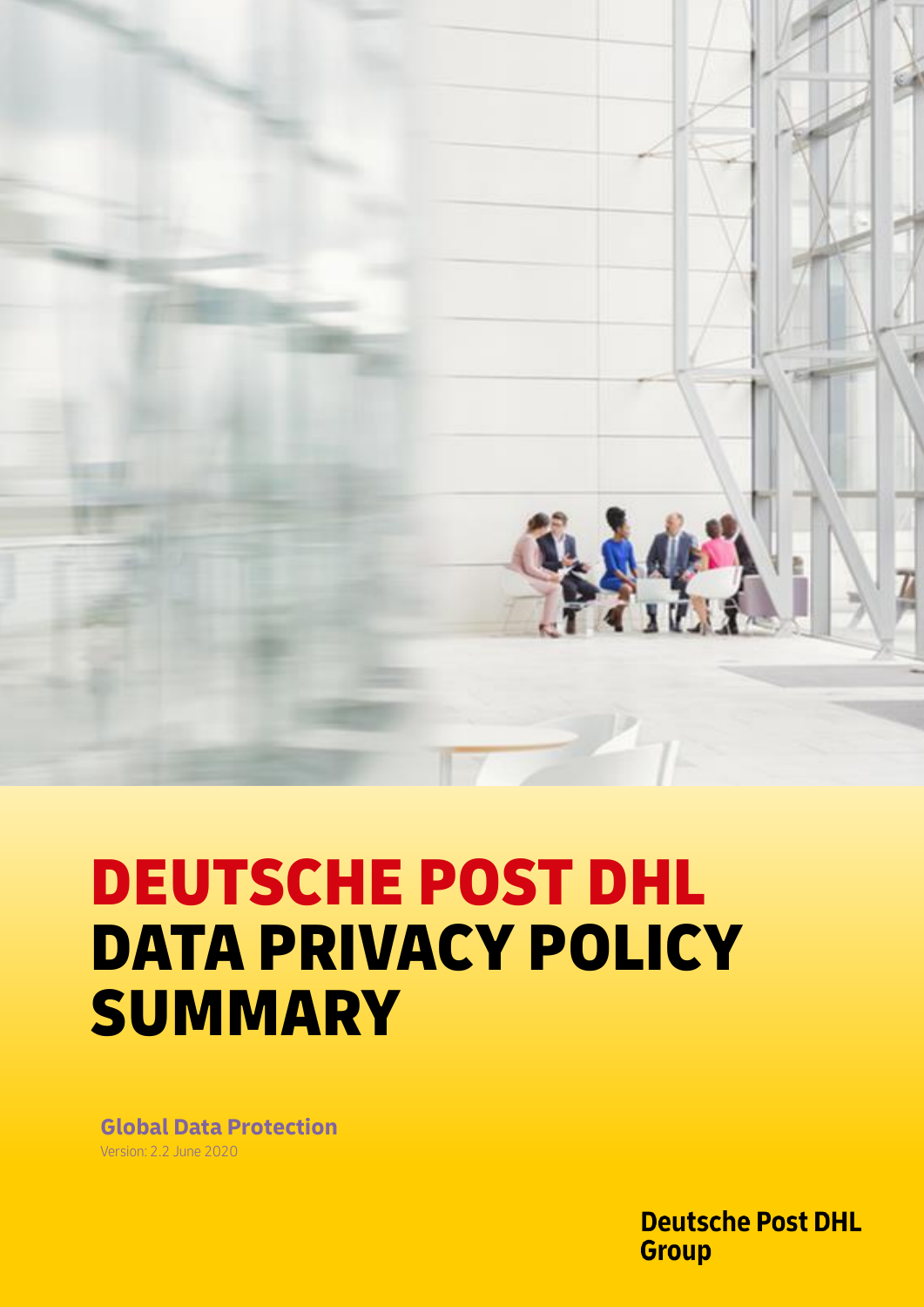# **Deutsche Post DHL Data Privacy Policy**

Summary for external publication purposes $<sup>1</sup>$ </sup>

## **What is the Deutsche Post DHL Data Privacy Policy?**

The DPDHL Data Privacy Policy is a corporate guideline for the data protection standards applicable within the Group and is designed to satisfy legal data protection requirements. All companies within the Group are bound by these regulations with reference to the use of personal data belonging to customers, employees, shareholders and suppliers. The DPDHL Data Privacy Policy was submitted for approval to all European supervisory authorities, within the framework of the mutual recognition process and under the executive authority of the German Federal Commissioner for Data Protection and Freedom of Information (Bundesbeauftragter für den Datenschutz und die Informationsfreiheit, BfDI). In 2011 the BfDI has approved the DPDHL Data Privacy Policy. When the European General Data Protection 2016/679/EU (GDPR) came into application in May 2018 the DPDHL Data Privacy Policy has been adjusted to the new law. The editorial modifications have been accepted by BfDI in 2019. The DPDHL Data Privacy Policy satisfies the requirements for binding corporate rules to guarantee an adequate level of data protection vis à vis data transfer in countries outside the European Union (EU). As such, it provides appropriate safeguards for DPDHL's transmission of personal data belonging to its customers and employees to Group companies around the world, and ensures compliance with the GDPR.

### **The principles of data protection**

Group companies are obliged to protect your personal data. Personal data is any data which can directly or indirectly identify you as an individual, for example your contractual data, such as your name and surname, postal or email address, telephone number or, should an employment relationship exist, your personnel number or data from your personnel file. Insofar as your data has been collected within the scope of the GDPR, i.e. you are a European customer or employee, all Group companies must observe the following basic principles, in particular:

- Your personal data is only processed in the event that a legal basis to do so exists. This legal basis may be derived from a law, a contract or your previous express consent, insofar as the processing of your personal data is required (Principle of legitimatingbasis).
- Group companies may only process such personal data required in terms of type and scope for the fulfillment of authorized purposes. Such data must be relevant and appropriate (Principle of purposelimitation).
- As a matter of principle, you will be informed of the concrete purpose of the data processing in question and of the controller, being the unit responsible for these activities, insofar as no special exceptions exist with reference to the duty to inform, e.g. you have already been informed via another channel or the data is already publically accessible. Information is available in the Privacy Statements on our websites or within the framework of written contracts (Principle of transparency).

<sup>&</sup>lt;sup>1</sup>This text is a summary of applicable regulations under DPDHL Data Privacy Policy and does not in itself constitute a right to individual legal claims.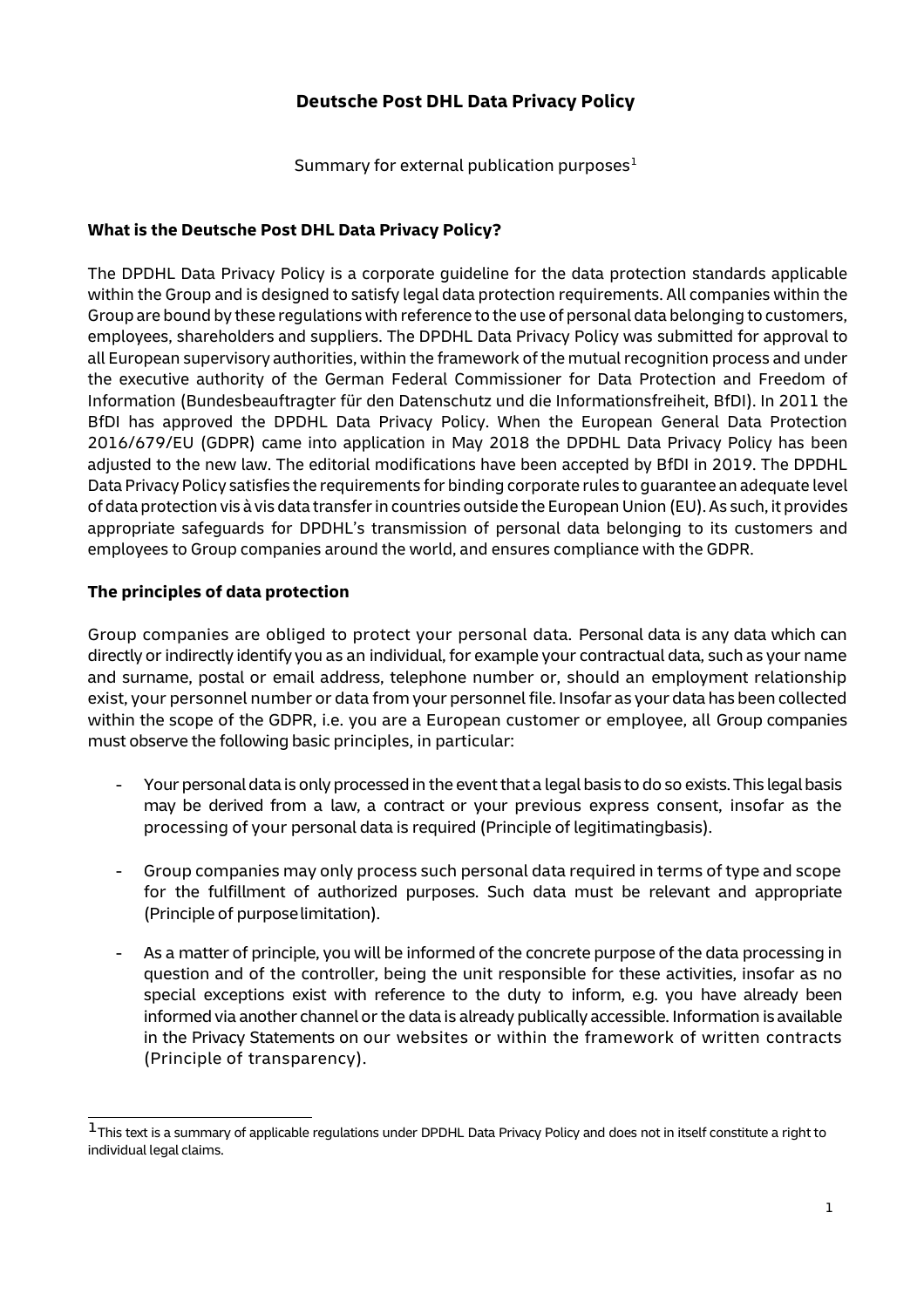- Your personal data is deleted as soon as it may no longer be retained pursuant to DPDHL storage guidelines or applicable legislation. Where at all possible and economically viable, anonymization and pseudonymization measures are applied to ensure that your actual identity is not discernible or cannot be reestablished without recourse to a disproportionate amount of effort (Principle of data minimization and dataavoidance).
- All necessary technical and organizational measures are taken to ensure your personal data is protected against unauthorized use and publication, and its security and confidentiality guaranteed. All data stored is up to date (Principle of data security and data quality).

Group companies may transmit your personal data to third parties, such as internal or external service providers or suppliers commissioned by DPDHL to render services on your behalf. Your personal data shall, however, only be transmitted to companies who are obliged to observe data secrecy and who abide by the relevant legislation in the processing of your data. Should such companies be located outside the EU, DPDHL shall ensure the protection of your personal data in accordance with the relevant legislation by means of the DPDHL Data Privacy Policy or other appropriate measures.

Should you, under exceptional circumstances, provide DPDHL with personal data which is, according to some legal standards, classified as particularly sensitive – such as ethnic origin, religion or health issues – the Group is obliged to only process such sensitive personal data in compliance with the applicable legislation, which can often first require your express consent.

### **Your rights as the data subject**

Group companies are obliged to protect and uphold the rights of the person whose data is processed (data subjects' rights). As a European customer or employee, the following, in particular, fall under such rights in accordance with EU privacy legislation:

- In your capacity as data subject you may, at any time, request to be informed which data pertaining to you is stored by a given Group company, and also to whom such personal data has been transferred. DPDHL is however not obliged to comply with your request for information in the event that it affects the interests of a third party in a manner which is not legally permissible, or in the event that, in a specific case, a legitimate interest in protecting business secrets contradicts such a course of action (Right to information).
- As the data subject, you retain the right of rectification should the saved data pertaining to you be incomplete or incorrect (Right of rectification).
- Group companies must delete your personal data in the event that data processing was illegal or the requirement for data processing no longer exists. Should statutory retention periods apply, or if deletion is not possible or unreasonable, data shall be blocked (Right to deletion and blocking).
- You retain the right to object to the use of your data in the event that a contractual or legal right to object exists. In the event you are approached for the purposes of advertising or market/opinion research, the Group company must, upon first contact, inform you once again of your right to object as regards the use or transfer of data for direct marketing